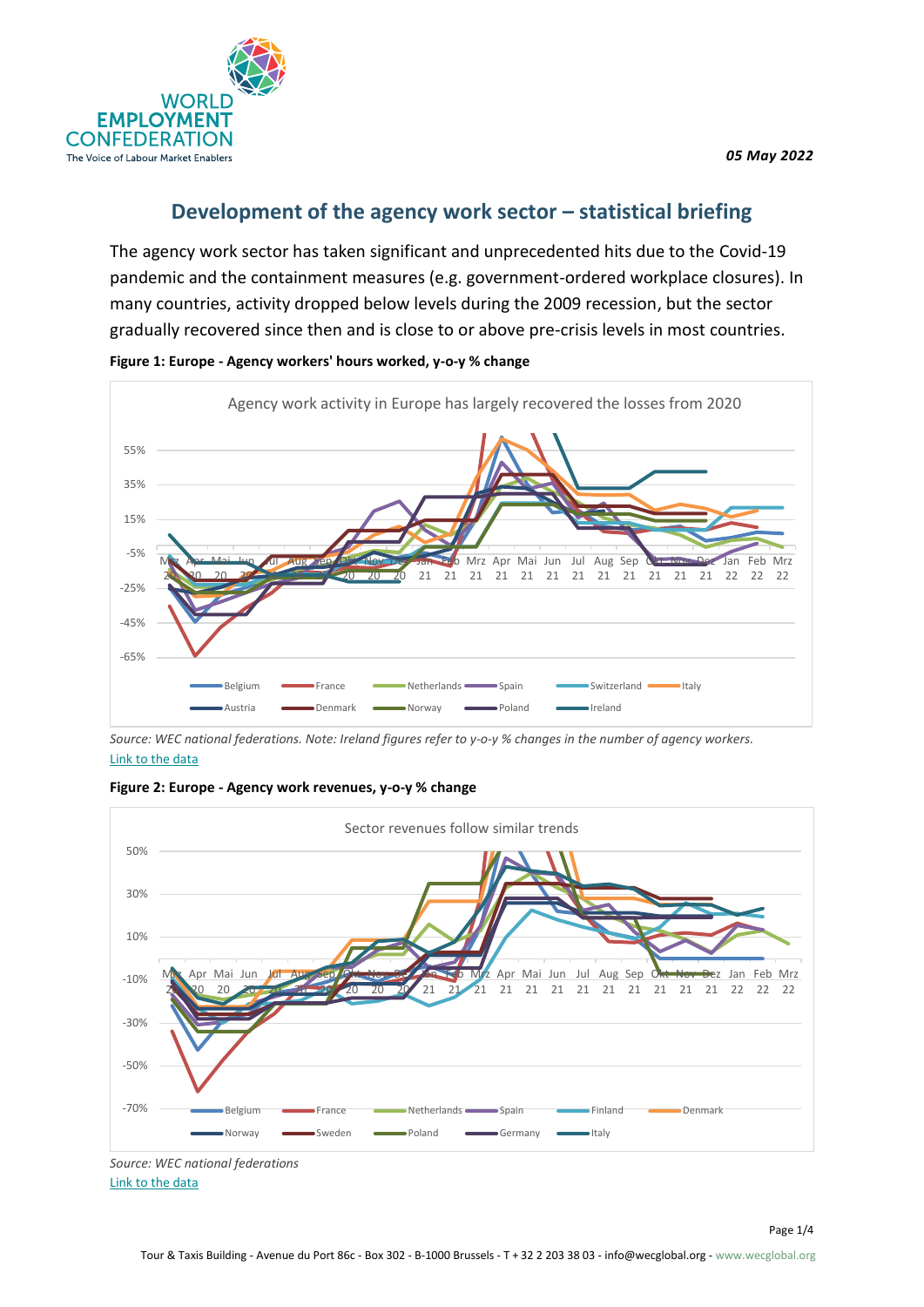

*05 May 2022*





*Source[: https://americanstaffing.net/staffing-research-data/asa-data-dashboard/asa-staffing-index/](https://americanstaffing.net/staffing-research-data/asa-data-dashboard/asa-staffing-index/)*





*Source: Canada (volume of labour supplied by staffing agencies, y-o-y % change): [SIA Canadian Staffing Index.](https://acsess.org/staffing/overview) Japan (Dispatched workers from temporary labour agencies, y-o-y % change)[: Japan statistical office, monthly LFS.](https://www.e-stat.go.jp/en/stat-search/files?page=1&layout=datalist&toukei=00200531&tstat=000000110001&cycle=1&tclass1=000001040276&tclass2=000001040283&tclass3=000001040284&tclass4val=0) Chile (Agency workers in full-time equivalents, y-o-y % change): AGEST*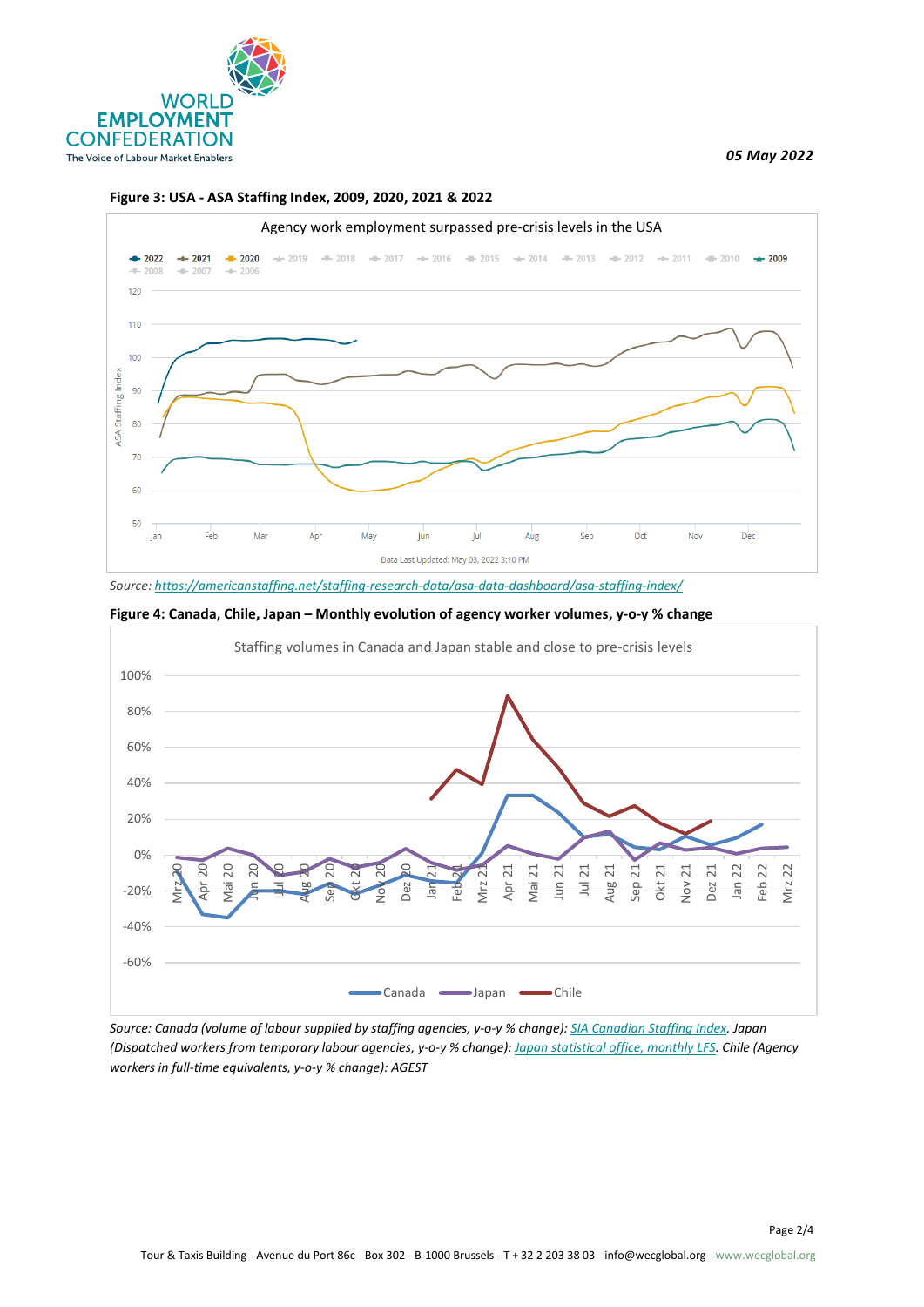

## **Global Financial Crisis vs. Covid-19 Crisis**

In comparison to the Global Financial Crisis, the 2020 crisis resulted in steeper drops in agency work activity and GDP in Europe and the US (Figure 5 & 6). The second quarter of 2020 was the lowest point in the downturn. At the same time, the economy and the sector are recovering at a quicker pace than 10 years ago. The European and US agency work markets are growing again on a year-to-year basis since the first quarter of 2021 and are above pre-crisis levels again.



**Figure 5: Europe – Agency work activity vs. GDP growth, 2008-2022, y-o-y % change**

*Source: WEC National Federations and Eurostat.* [Link to the data](https://infowecglobal.sharepoint.com/:x:/g/EcXamdn20uhNtYJkrsE2DekBTsCF8HgTWQ4zwkj4KJNB8w?rtime=6R9KGfcY2Eg)





*Source: American Staffing Association and Federal Reserve Bank of St Louis.* [Link to the data](https://infowecglobal.sharepoint.com/:x:/g/EcXamdn20uhNtYJkrsE2DekBTsCF8HgTWQ4zwkj4KJNB8w?rtime=6R9KGfcY2Eg)